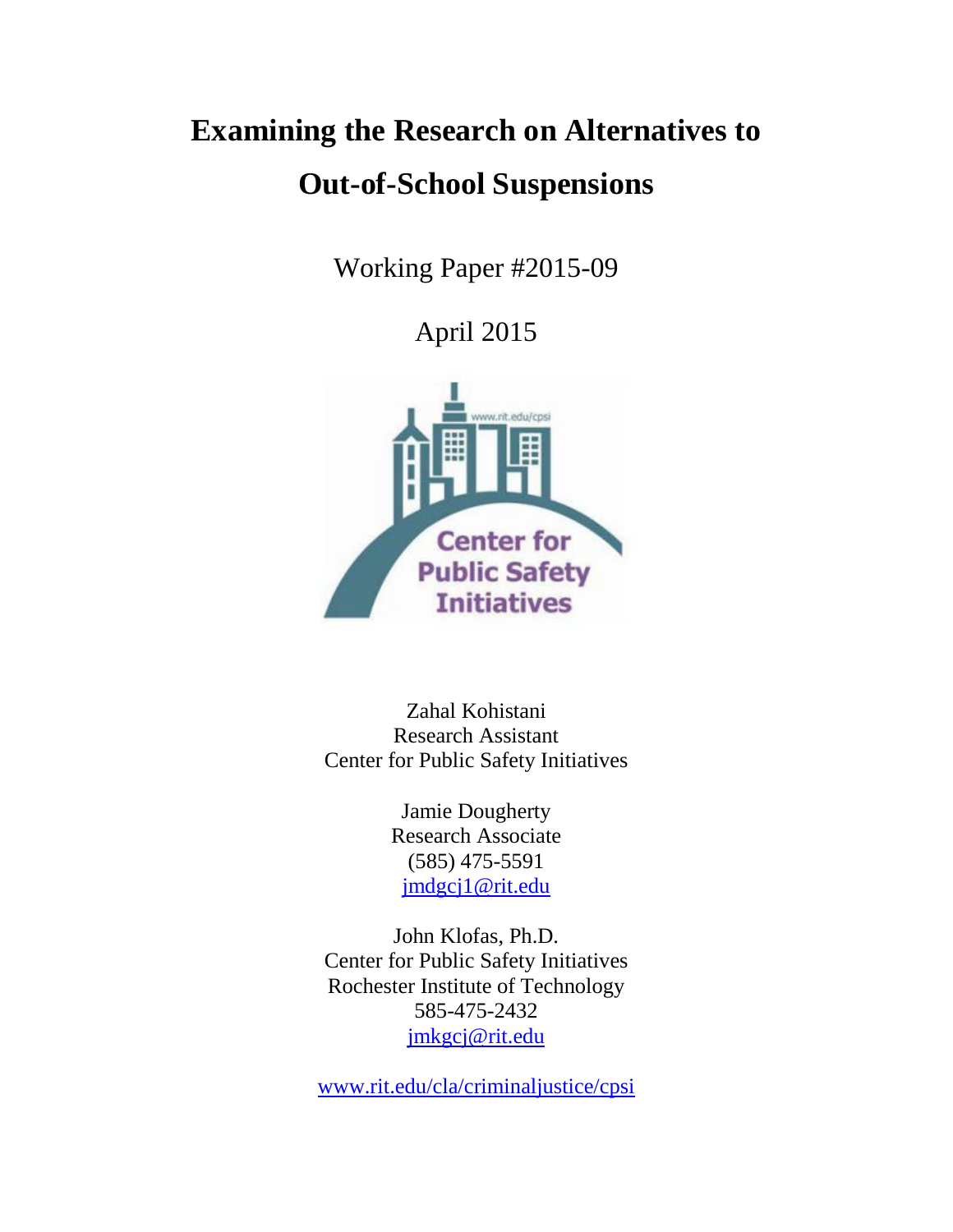This paper is the second in a series of papers examining the issue of school suspensions and their correlation to student and school failure. Our first paper examined the research about the effectiveness of school suspensions. This paper expands on this by examining some of the research on alternatives to traditional out-of-school suspension. This work is relevant to both urban and suburban school districts who realize that school suspensions provide little benefit and who hope to find effective solutions that support students and the school community. The Center for Public Safety Initiatives is assisting several groups in Rochester in examining school disciplinary processes, and this research overview should inform the conversation.

Studies have shown that out-of-school suspension is not an effective answer for punishing students that misbehave. Many peer reviewed studies have concluded that out-ofschool suspension harms students in many ways (reference Keaser, 1979; Pareses, 1999, and Arcia, 2007), by taking away their access to public education, by negatively labeling students throughout their school journey, and even by leading to future school failures. Also, because they do not provide any training to teach students more positive behaviors, suspensions do not generally help decrease the frequency of problem behaviors.

Out-of-school suspensions are not helping students; therefore, many schools are trying to find alternatives to school suspensions that will be beneficial to students. Some alternatives to out-of- school suspension include phone calls to parents or parent conferences, after-school detention, lunch detention, co-curricular activity suspension (sports or clubs), restitution (i.e. written apology), community service, and Saturday school. Schools are also realizing that school suspensions are not reducing the behavioral problems seen in students as it was aimed to do. Other approaches must be implemented to help reduce behavioral problems in students who violate school codes.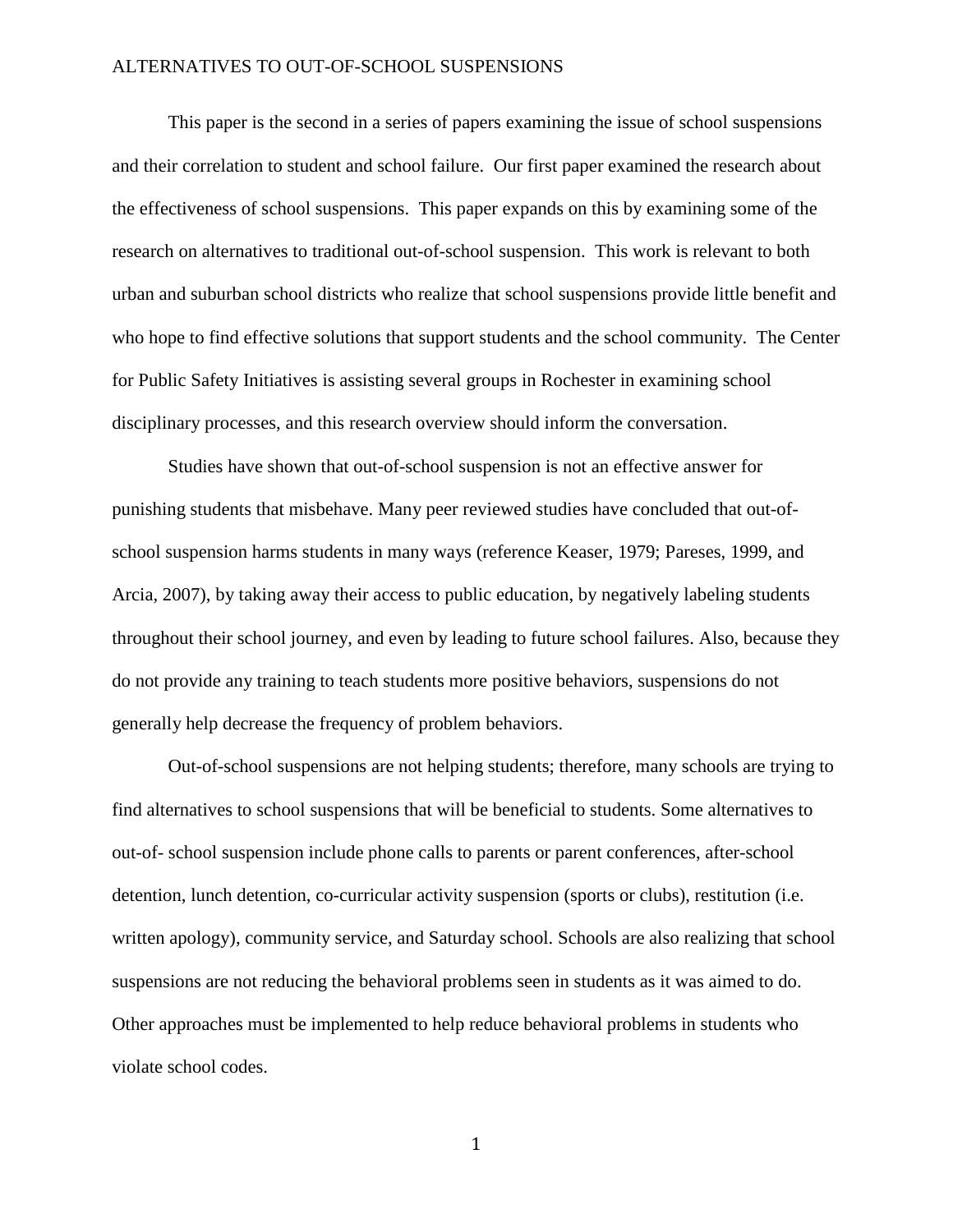School suspensions were implemented to reduce aggressive behavior in schools for the protection and safety of all the students in the school and to avoid disruption of well-behaved students' educational opportunities, however school suspensions are damaging to suspended students' education. Therefore, it is important to implement interventions in schools to prevent and reduce aggressions in school before they occur (Wilson & Lipsey, 2007). Some prevention programs that schools can implement include surveillance, deterrence, and psychosocial programs. The programs are meant to reduce interpersonal behaviors, such as fighting, hitting, bullying, verbal conflict, disruptiveness, and acting out. If schools are able to implement programs and interventions that teach students behaviors as alternatives to acting out, it could help reduce many behavioral issues that are seen in schools.

Schools are finding that aggression, bullying, and misbehavior are increasing in their schools, and in order to reduce those rates, another approach needs to be implemented. The Clayton County school district in Georgia found that in 2003, referrals to court and recidivism rates in their schools were increasing, and graduation rates were decreasing, with school suspensions not helping the students or school in any way (Teske, 2011). Clayton County started the School Referral Reeducation Protocol, which included three main rules. The first was that before suspensions, students and parents would receive a warning when the student first misbehaves. The second step is if a student offends again, the student would be referred to a conflict resolution workshop, and the third step would be if the student offends again, the student would be referred to the court. Each student is individually addressed for his or her behavior problems. Students can be referred to evidence-based treatment programs such as functional family therapy or cognitive behavioral therapy. This would give the student a chance to realize that she or he has gone against the school code, and it is his or her decision to make a change or face more consequences. After implementing these rules, evaluation results concluded that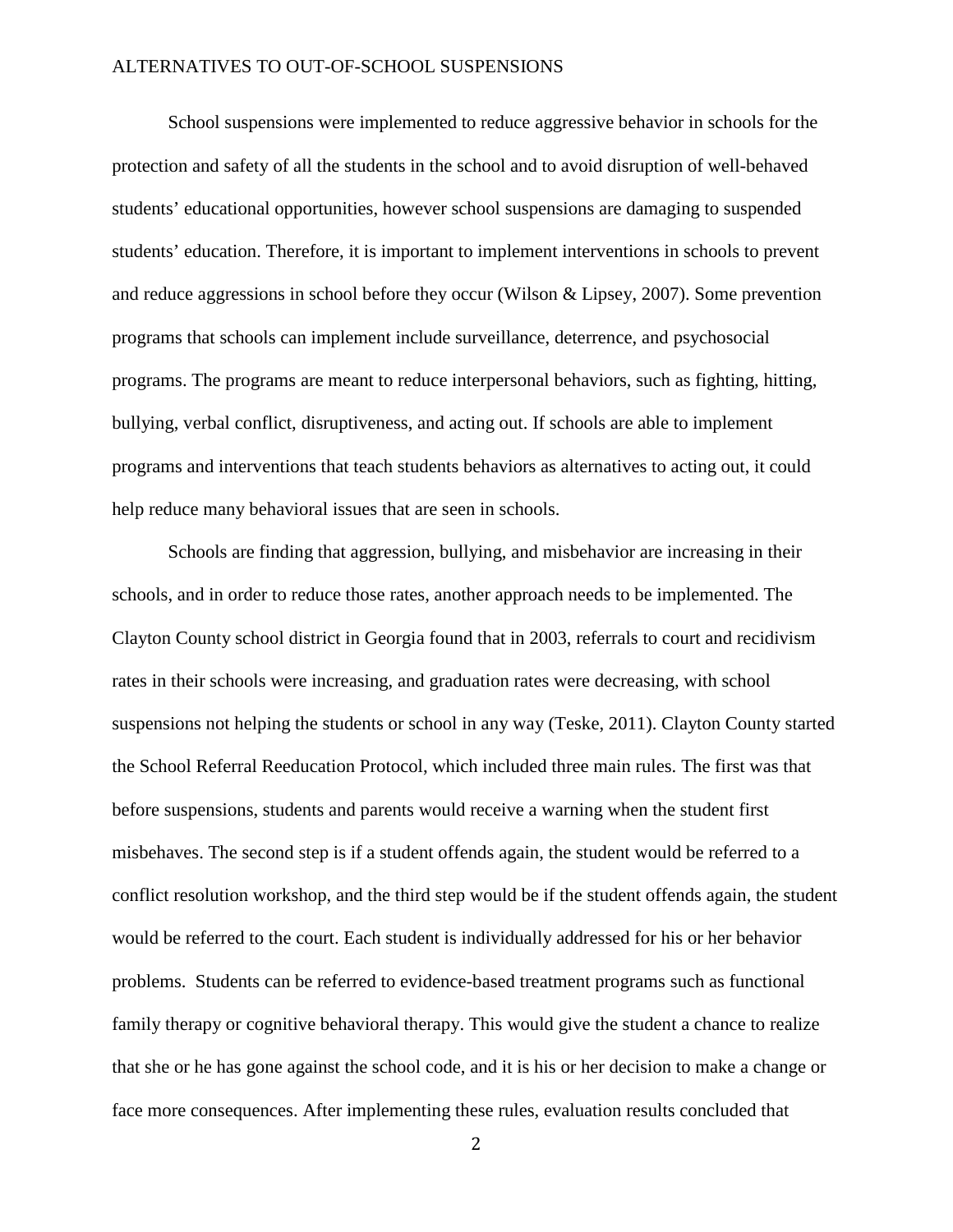referrals to court were reduced by 6%, and the graduation rate increased by 20% by 2009 (Teske, 2011). The school realized that with those changes, it could cause a great positive change to their schools and help students in beneficial ways that traditional school suspension does not.

However, many researchers are finding that some prevention programs that are used as an alternative to suspensions are not showing better results compared to traditional school suspension. As Greenberg, Weissberg, O'Brien, Zins, Fredericks, Resnik, and Elias (2003) stated, prevention programs' main goal is for the students to boost their personal and social assets, but many of the programs do not seem to work, especially if those programs are shorttermed and not focused. For example, they found that Social and Emotional Learning is only effective if it is implemented correctly. It was stated that this approach is most effective if implemented consistently from preschool to high school. It was found that it benefited students who were 2 to 7 years of age the most, so researchers recommend that schools use social and emotional learning beginning in preschool or elementary school.

Schools that change their policy even a little bit or implement a new discipline could make a positive difference. Osher, Bear, and Doyle (2010) examined three school disciplinary strategies. One of the school discipline strategies examined was called ecological approaches to classroom management, which is designed to increase the strength and quality of classroom activities. Another school discipline policy examined was school-wide positive behavior supports, which provides function-based interventions. In this model, students who show positive behavior are rewarded, and all students are taught rules and communication skills. Social and Emotional Learning is another school discipline that was examined, and the main focus of this strategy is to promote self-awareness, self-management, social awareness, relationship skills, and responsible decision-making. It was concluded that proper implementation of the ecological approach was linked to academic achievement and with school-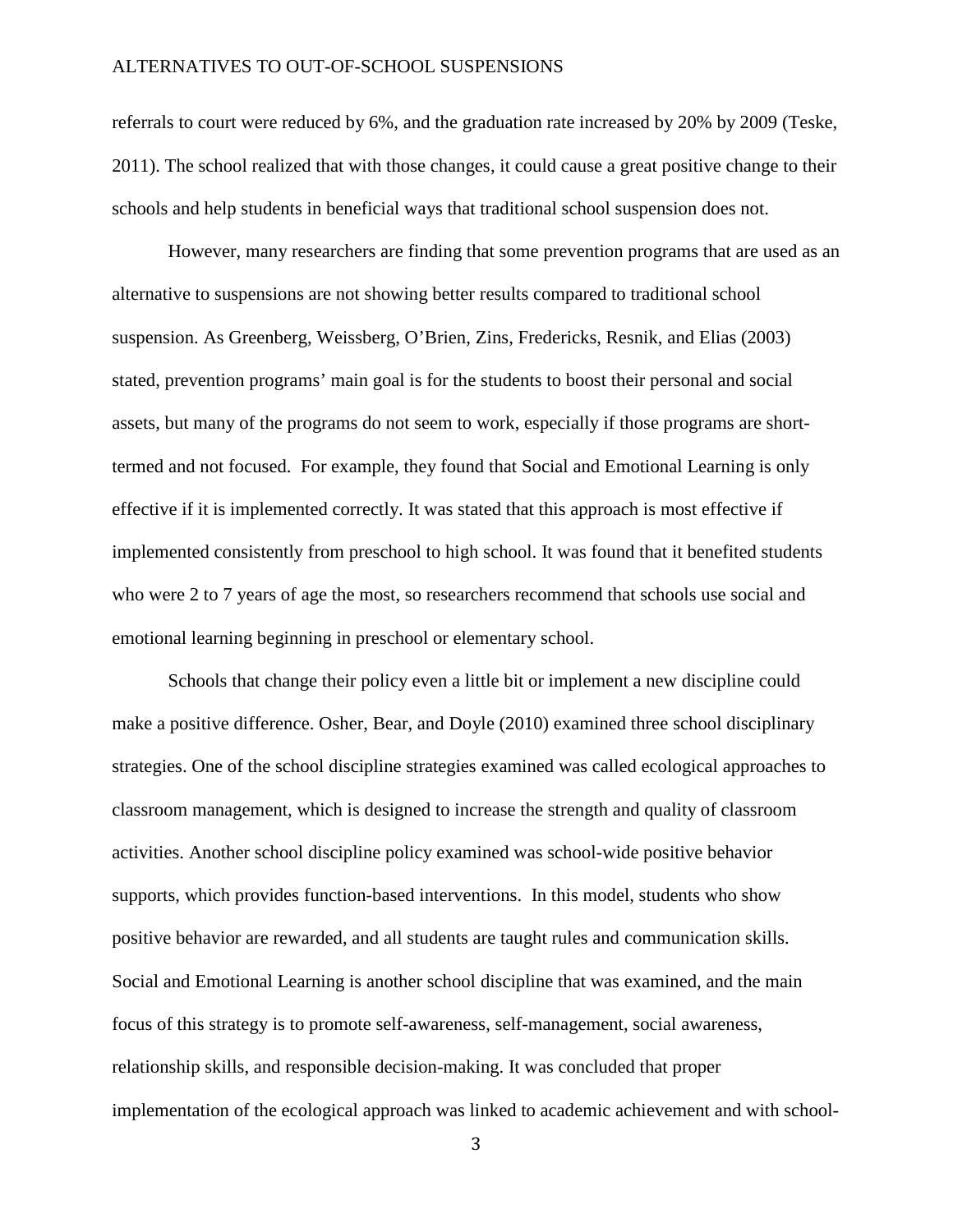wide positive behavior. It was concluded that ecological approaches could reduce discipline referrals, aggression, and antisocial behaviors. Implementing Social Emotional Learning was also found to reduce aggression, disruptive behavior, antisocial behavior, and bullying and to increase prosocial behavior. This research demonstrates that if schools do not go straight to suspending students who do not follow the school code, the schools and students are able to benefit. There is a growing list of effective alternatives. Importantly, many of these involve school-wide teaching and modeling of prosocial behaviors combined with effective disciplinary procedures that maintain the students' education and teach them alternatives to their problem behavior.

Some alternatives to out-of-school suspensions, especially in-school suspensions, are shown to be very positive and beneficial to students and schools. Schools that have implemented new school disciplines and programs are showing positive results, and other studies have shown that interventions and taking steps before considering suspending students are valuable and helpful strategies. Another alternative to out-of-school suspension is Saturday School, and, depending on the school, the requirements vary. Patall (2010) stated that, "adding time to the school year or school day is at the top of the list of measures that have been hypothesized to improve achievement among U.S. students" (401). Some schools have extended school years or school days, such as Massachusetts, which introduced a pilot project to ten schools that extended school days. It was only a three-year program, as there were funding problems threatening to discontinue it. During those years, though, studies showed that the students with longer school days achieved higher tests scores. A group of charter schools in the Knowledge is Power Program (KIPP) extended school days for students in fifth to eighth grades. It also included halfday classes on Saturdays and during summer sessions for two to four weeks. Out of those charter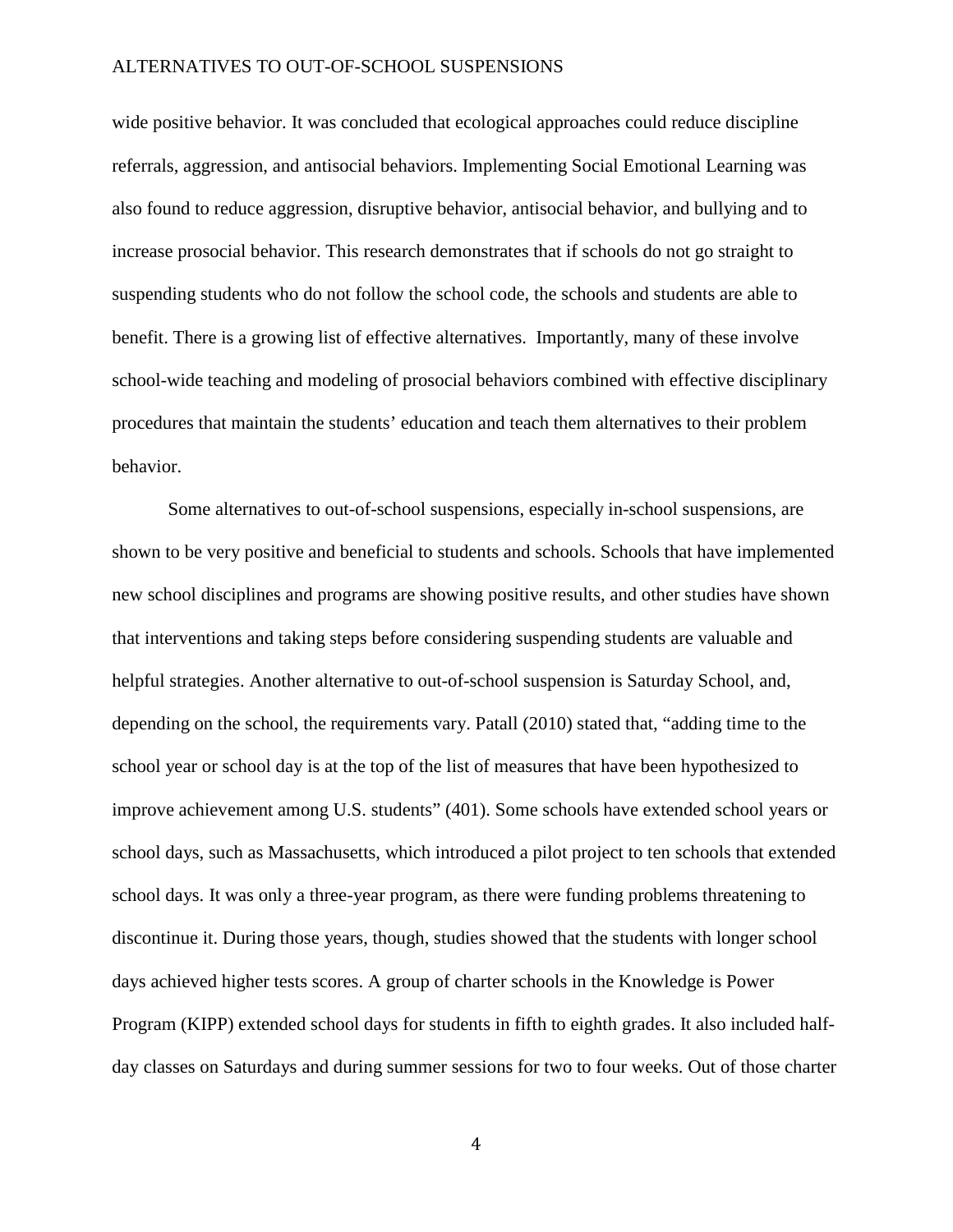schools, one school in particular which used this program showed that during the 2002-2003 school year, they were the sixth highest-performing school in the state (Patall, 2010).

Hillcrest High School in Tuscaloosa, Alabama, decided that students would benefit from Saturday school as an alternative to out-of-school suspension. The program has only existed for five years, but during those five years, it gained an excellent reputation. Before the program, the school had high suspension rates, and students were not allowed to make up work during suspension. With increasing problems because of out-of school suspensions, the school changed the way misbehaved students were dealt with. The principles that they agreed upon were that students must understand why they got in trouble, suspension must have an educational benefit, and, lastly, parents must be involved. With Saturday school, the school benefited in that daily attendance rates increased, and there were even decreases in tardiness (Mickler & Martin, 1989).

It should be noted that some limitations exist in applying these models to schools with various characteristics and needs. For instance, if a school or district struggles with attendance rates, Saturday school may not be well-attended, at least without intensive resources devoted to ensuring attendance. However, the overall principles of preventing misbehavior with general school education about proper behavior, ensuring even misbehaved students continue to receive instruction time, and teaching students who misbehave alternatives to their misbehavior are generally proven by research to be effective in any school. Implementation, of course, will vary by school. Several alternatives to out-of-school suspensions have been shown to be beneficial and show how it truly helps misbehaved students by allowing those students to not miss out on their right to education. There are many ways around out-of-school suspensions, and implementing a program to fit the school's needs can be very valuable if done properly.